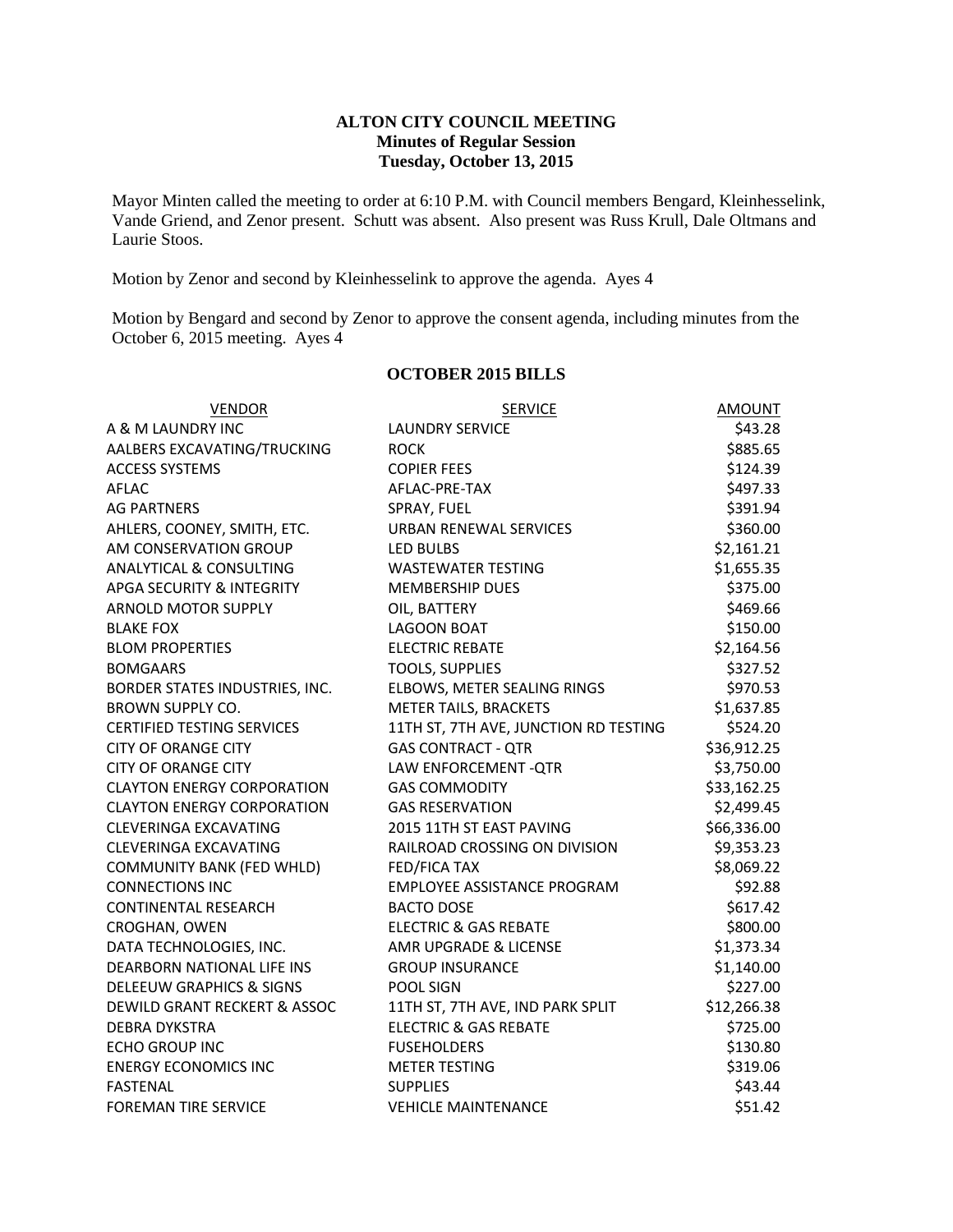| FP MAILING SOLUTIONS              | POSTAGE METER RENTAL                | \$360.00     |
|-----------------------------------|-------------------------------------|--------------|
| <b>HANSEN BODY SHOP</b>           | <b>VEHICLE REPAIRS</b>              | \$1,128.00   |
| <b>HENTGES PLUMBING</b>           | <b>FAUCET REPAIR</b>                | \$85.47      |
| <b>NICK HERDA</b>                 | <b>LAGOON NET</b>                   | \$28.85      |
| <b>IAWEA</b>                      | <b>REGISTRATION</b>                 | \$40.00      |
| <b>IMFOA</b>                      | <b>CERTIFICATION</b>                | \$30.00      |
| <b>INDUSTRIAL SALES</b>           | PARK ST PROJECT                     | \$1,676.10   |
| <b>IOWA LEAGUE OF CITIES</b>      | <b>BUDGET WORKSHOP REGISTRATION</b> | \$80.00      |
| <b>IOWA ONE CALL</b>              | <b>LOCATES</b>                      | \$47.70      |
| <b>IOWA STATE TREASURER</b>       | <b>STATE TAX</b>                    | \$1,402.00   |
| <b>IPERS COLLECTIONS</b>          | <b>IPERS</b>                        | \$4,977.58   |
| <b>ITRON, INC</b>                 | HANDHELD, DOCK, SUPPORT             | \$1,312.80   |
| JELLEMA CONSTRUCTION              | 11TH ST E PAVING                    | \$5,355.00   |
| <b>JELLEMA CONSTRUCTION</b>       | 7TH ST WATER LEAK                   | \$1,429.57   |
| <b>JELLEMA CONSTRUCTION</b>       | <b>MANHOLE REPAIRS</b>              | \$925.00     |
| JELLEMA CONSTRUCTION              | <b>PARK ST CURB &amp; GUTTER</b>    | \$3,688.30   |
| <b>JELLEMA CONSTRUCTION</b>       | 2015 JUNCTION RD ST PAVING          | \$13,971.46  |
| KLAY, VELDHUIZEN, BINDNER, DEJONG | <b>LEGAL FEES</b>                   | \$2,475.00   |
| <b>DALE KONZ</b>                  | <b>ELECTRIC REBATE</b>              | \$75.00      |
| <b>KORVER LAWN CARE</b>           | MOW DRAINAGE DITCH & SEWER          | \$250.00     |
| KRIZ-DAVIS CO.                    | STREET LIGHTS, CONNECTORS           | \$1,655.90   |
| <b>MBMECA</b>                     | <b>ELECTRIC TRANSMISSION</b>        | \$2,563.44   |
| MID SIOUX OPPORTUNITY             | PROJECT SHARE                       | \$20.00      |
| MIDAMERICAN ENERGY                | <b>LIGHTS</b>                       | \$149.49     |
| MIKES WELDING & REPAIR            | <b>PIPES</b>                        | \$528.15     |
| <b>MISSOURI RIVER</b>             | <b>ELECTRIC</b>                     | \$32,493.45  |
| MOUW MOTOR                        | <b>MAINTENANCE</b>                  | \$41.52      |
| MUNICIPAL UTIL-BILLS              | <b>UTILITIES</b>                    | \$1,030.63   |
| NEAL CHASE LUMBER CO              | SUPPLIES, BLADE, POSTAGE            | \$688.94     |
| NOTEBOOM ELECTRIC                 | FUSE, SUPPLIES                      | \$101.82     |
| ORANGE CITY MUNICIPAL UTILITIES   | <b>BULK WATER</b>                   | \$5,676.15   |
| ORANGE CITY HEALTH SYSTEM         | PARAMEDIC ASSIST                    | \$125.00     |
| <b>ORANGE CITY SANITATION</b>     | <b>GARBAGE HAULING, ROLLOFF</b>     | \$7,801.10   |
| PAYROLL                           | 9/30/2015 PAYROLL                   | \$25,443.93  |
| PERKINS OFFICE SOLUTIONS          | PRINTER, OFFICE SUPPLIES            | \$1,093.70   |
| PLUIM PUBLISHING CO., INC.        | <b>FIRE AD</b>                      | \$297.25     |
| <b>RICE SIGNS</b>                 | SIGNS, POSTS                        | \$1,108.16   |
| SANITATION PRODUCTS, INC          | STREET SWEEPER, GUTTER BROOM        | \$174,178.00 |
| SIOUX COMMERCIAL SWEEPING INC     | <b>CRACK SEAL, STRIPE LINES</b>     | \$1,160.20   |
| SIOUX COUNTY RECORDER             | RECORD RES 15-38                    | \$12.00      |
| SIOUXLAND PRESS                   | PUBLICATIONS, NOTIFICATIONS         | \$270.80     |
| <b>SPIREWORKS CREATIVE</b>        | <b>WEBSITE MANAGEMENT</b>           | \$400.00     |
| <b>LAURIE STOOS</b>               | <b>IUB TRAINING REIMBURSEMENT</b>   | \$17.83      |
| TREASURER - STATE OF IOWA         | <b>SALES TAX</b>                    | \$2,834.00   |
| TRI-STATE OVERHEAD SALES          | REMOTES, SERVICE                    | \$275.65     |
| U S CELLULAR                      | <b>CELL PHONES</b>                  | \$456.20     |
| U. S. POSTMASTER                  | <b>POSTAGE</b>                      | \$1,000.00   |
| <b>USA BLUE BOOK</b>              | NOZZLE, HOSE, NIPPLES               | \$378.84     |
| UTILITY EQUIPMENT                 | BALL VALVES, CURB BOX, HYDRANT EXT  | \$1,903.41   |
| UTILITY SALES & SERVICE           | <b>GAS METERS</b>                   | \$3,957.56   |
|                                   |                                     |              |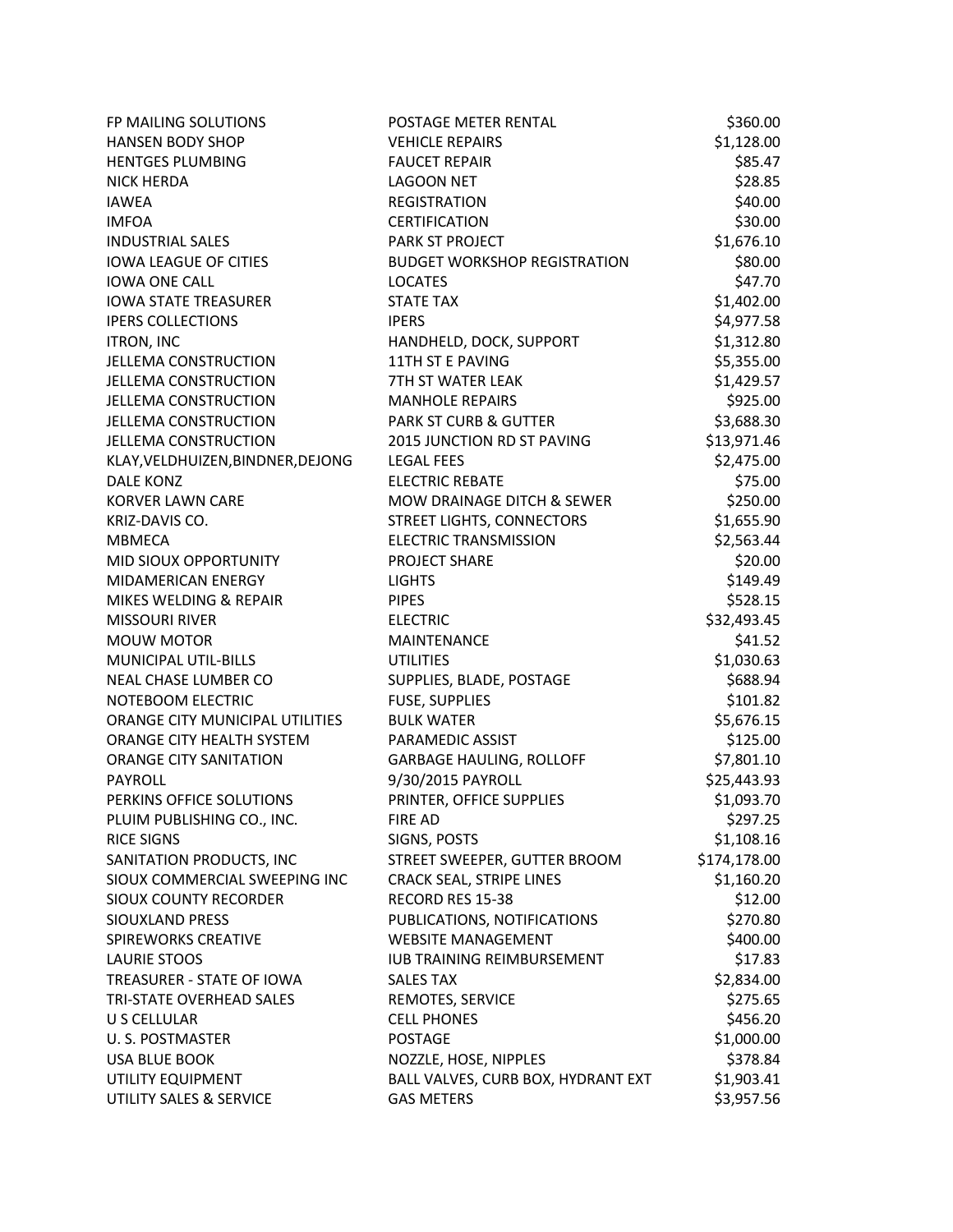| VAN HOLLAND LAWN SERVICE LTD    | <b>EROSION CONTROL BLANKETS, SEEDING</b> | \$8,963.00   |
|---------------------------------|------------------------------------------|--------------|
| VAN WERT INC.                   | <b>METERS - SOLAR</b>                    | \$588.50     |
| <b>VANDER POL EXCAVATING</b>    | <b>7TH AVE PAVING</b>                    | \$10,563.52  |
| <b>VECTOR</b>                   | <b>DUES</b>                              | \$6,864.28   |
| <b>VISA</b>                     | <b>TRAVEL &amp; TRAINING, SUPPLIES</b>   | \$727.24     |
| <b>VIU INC</b>                  | <b>ELECTRIC REBATE</b>                   | \$1,110.00   |
| DONNA WATERBURY                 | <b>ELECTRIC &amp; GAS REBATE</b>         | \$45.00      |
| WELLMARK BLUE CROSS/BLUE SHIELD | <b>GROUP INSURANCE</b>                   | \$7,494.81   |
| <b>WEST IOWA TELEPHONE</b>      | TELEPHONE, FAX, INTERNET                 | \$603.03     |
| WILLIAMS & CO                   | <b>AUDIT</b>                             | \$9,500.00   |
| WRAP-M PACK-M SHIP-M            | <b>POSTAGE</b>                           | \$18.19      |
| ZEP - ACUITY SPECIALTY PRODUCT  | <b>METER MIST</b>                        | \$211.08     |
|                                 | TOTAL ACCOUNTS PAYABLE CHECKS            | \$544,297.21 |

**STREET VACATION:** The Mayor opened the public hearing proposing the vacation and disposal of Heritage Drive at 6:11 PM. It was the recommendation of the Planning & Zoning Board to vacate Heritage Drive. Russ Krull informed the Council of the plans to build and expressed the desire to add additional units in the future. The public hearing was closed at 6:16 P.M.

Ordinance 724 was introduced by Council Member Kleinhesselink.

# **AN ORDINANCE VACATING AND DISPOSING OF HERITAGE DRIVE, KRULL'S FIRST ADDITION TO THE CITY OF ALTON, IOWA.**

Motion by Council Member Bengard that the reading just had to be the first and the Council dispense with the statutory provision that this Ordinance be fully and distinctly read on three different days as provided by section 380.3 of the Code of Iowa. Motion was duly seconded by Council Member Zenor.

On roll call vote: Ayes: Bengard, Kleinhesselink, Vande Griend, Zenor Nays: None Absent: Schutt

And the Mayor declares the motion duly carried.

Motion by Kleinhesselink that title of said bill for Ordinance be approved as set out and said bill for Ordinance 724 be adopted and placed on its final passage. Council Member Bengard seconds the foregoing motion.

On roll call vote: Ayes: Bengard, Kleinhesselink, Vande Griend, Zenor Nays: None Absent: Schutt

The Mayor declares the motion duly carried and will forthwith sign he said Ordinance and the Clerk will add his attestation thereto, said Ordinance being adopted.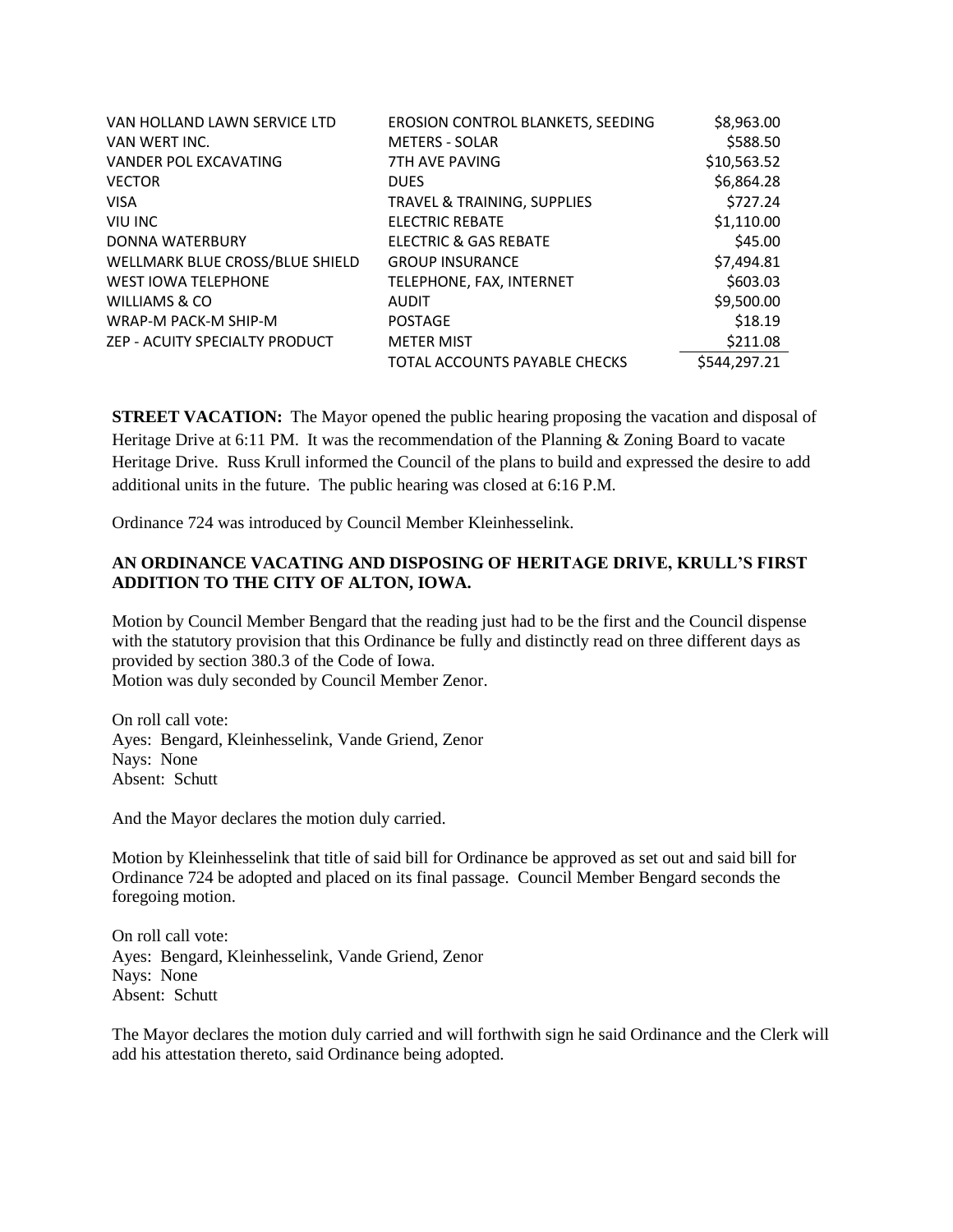#### **RESOLUTION 15-45 "RESOLUTION APPROVING THE VACATION AND DISPOSAL OF HERITAGE DRIVE, KRULL'S FIRST ADDITION TO THE CITY OF ALTON, IOWA"** was

introduced and moved for adoption by Council Member Zenor. Vande Griend seconded the motion to adopt.

On roll call vote: Ayes: Bengard, Kleinhesselink, Vande Griend, Zenor Nays: None Absent: Schutt

Whereupon the Mayor declared the Resolution duly adopted.

Krull left the meeting at 6:20.

## **RESOLUTION 15-50 "RESOLUTION CALLING FOR A PUBLIC HEARING PROPOSING TO VACATE 2ND AVENUE LYING NORTH OF 12TH STREET AND RAILROAD STREET (MINNESOTA STREET) LYING SOUTH AND EAST OF 3RD AVENUE AND NORTH AND WEST OF 2ND AVENUE"** was introduced and moved for adoption by Council Member Kleinhesselink.

Bengard seconded the motion to adopt.

On roll call vote: Ayes: Bengard, Kleinhesselink, Vande Griend, Zenor Nays: None Absent: Schutt

Whereupon the Mayor declared the Resolution duly adopted.

## **ANIMAL ORDINANCE:**

# **ORDINANCE 719 "AN ORDINANCE AMENDING THE CODE OF ORDINANCES OF THE CITY OF ALTON, IOWA, BY REPEALING TITLE III, CHAPTER 3, ARTICLE 10, IN ITS**

**ENTIRETY"** was introduced and moved for adoption by Council Member Bengard. Kleinhesselink seconded the motion. The Mayor put the question upon the motion, and the roll being called, the vote thereon was as follows:

On roll call vote: Ayes: Bengard, Kleinhesselink, Vande Griend, Zenor Nays: None Absent: Schutt

Whereupon the Mayor declared the motion carried and said proposed ordinance was given second vote for passage and will supersede the previous month's reading and placed on file before the Council for the third and final time.

# **ALLEY VACATION – BLOCK 21:**

The Mayor opened the public hearing proposing the vacation of the alley in Block 21 at 6:33 PM. It was the recommendation of the Planning & Zoning Board to vacate the alley in Block 21. There were no other written or oral comments. The public hearing was closed at 6:35 P.M.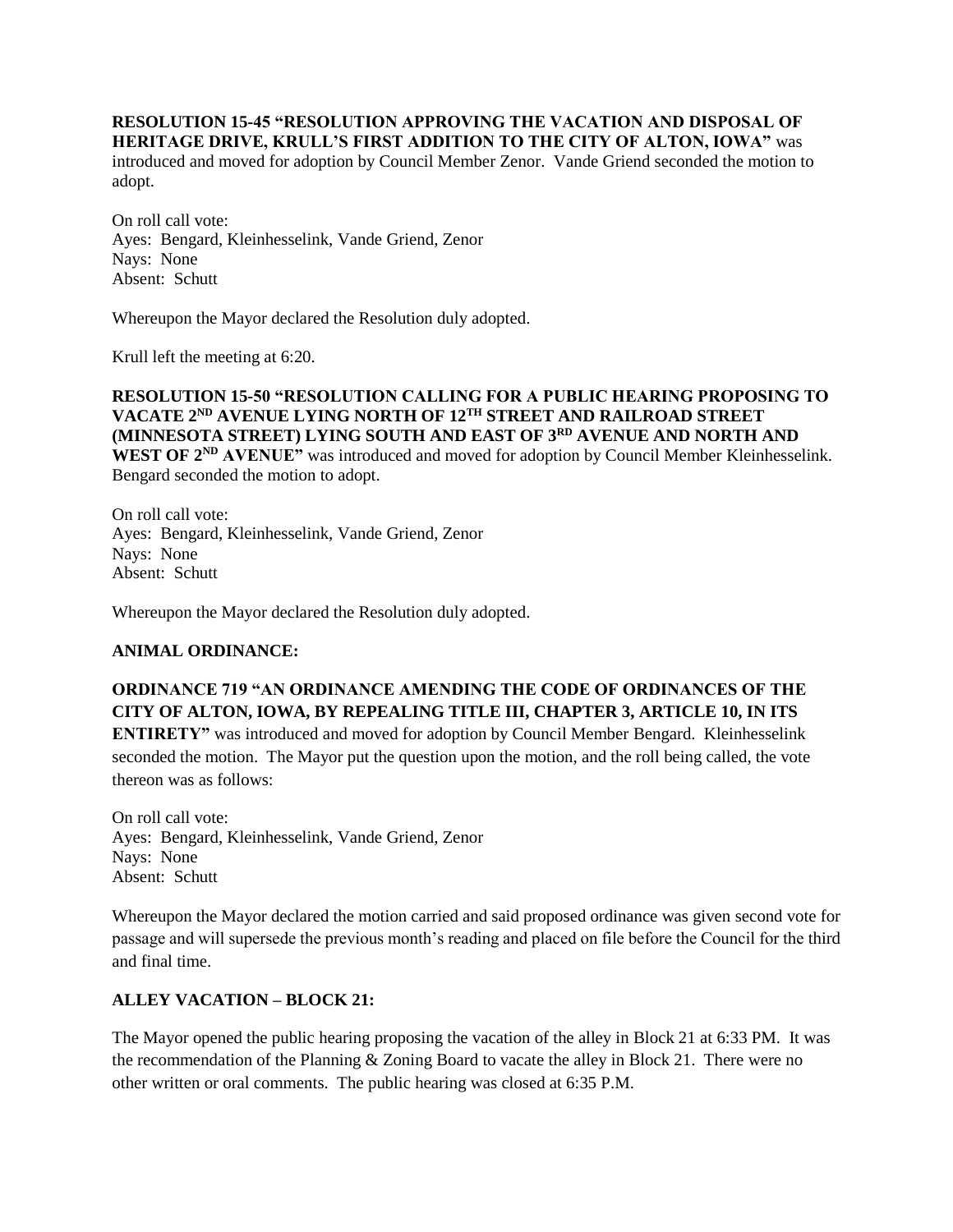Ordinance 721 was introduced by Council Member Kleinhesselink.

# **AN ORDINANCE VACATING THE 18' ALLEY PLATTED LYING NORTH OF AND ADJACENT TO LOT 2 AND SOUTH OF AND ADJACENT TO LOT 3, IN BLOCK 21, ALTON, IOWA.**

Motion by Council Member Bengard that the reading just had to be the first and the Council dispense with the statutory provision that this Ordinance be fully and distinctly read on three different days as provided by section 380.3 of the Code of Iowa. Motion was duly seconded by Council Member Vande Griend.

On roll call vote: Ayes: Bengard, Kleinhesselink, Vande Griend, Zenor Nays: None Absent: Schutt

And the Mayor declares the motion duly carried.

Motion by Kleinhesselink that title of said bill for Ordinance be approved as set out and said bill for Ordinance 724 be adopted and placed on its final passage. Council Member Zenor seconds the foregoing motion.

On roll call vote: Ayes: Bengard, Kleinhesselink, Vande Griend, Zenor Nays: None Absent: Schutt

The Mayor declares the motion duly carried and will forthwith sign he said Ordinance and the Clerk will add his attestation thereto, said Ordinance being adopted.

**RESOLUTION 15-40 "RESOLUTION APPROVING THE VACATION OF THE 18' ALLEY THAT LIES NORTH OF AND ADJACENT TO LOT 2 AND SOUTH OF AND ADJACENT TO LOT 3, BLOCK 21, ALTON, IOWA"** was introduced and moved for adoption by Council Member Kleinhesselink. Bengard seconded the motion to adopt.

On roll call vote: Ayes: Bengard, Kleinhesselink, Vande Griend, Zenor Nays: None Absent: Schutt

Whereupon the Mayor declared the Resolution duly adopted.

**TEMPORARY STREET CLOSING:** Oltmans informed the Council that Cleveringa Excavating has requested for liability purposes to temporarily close  $2<sup>nd</sup>$  Avenue lying North of  $12<sup>th</sup>$  St and Railroad Street (Minnesota Street) lying South and East of 3rd Avenue and North and West of 2nd Avenue.

Motion by Bengard and second by Vande Griend to temporarily close  $2<sup>nd</sup>$  Avenue lying North of  $12<sup>th</sup>$  St and Railroad Street (Minnesota Street) lying South and East of 3<sup>rd</sup> Avenue and North and West of 2<sup>nd</sup> Avenue for an indefinite time period. Ayes 4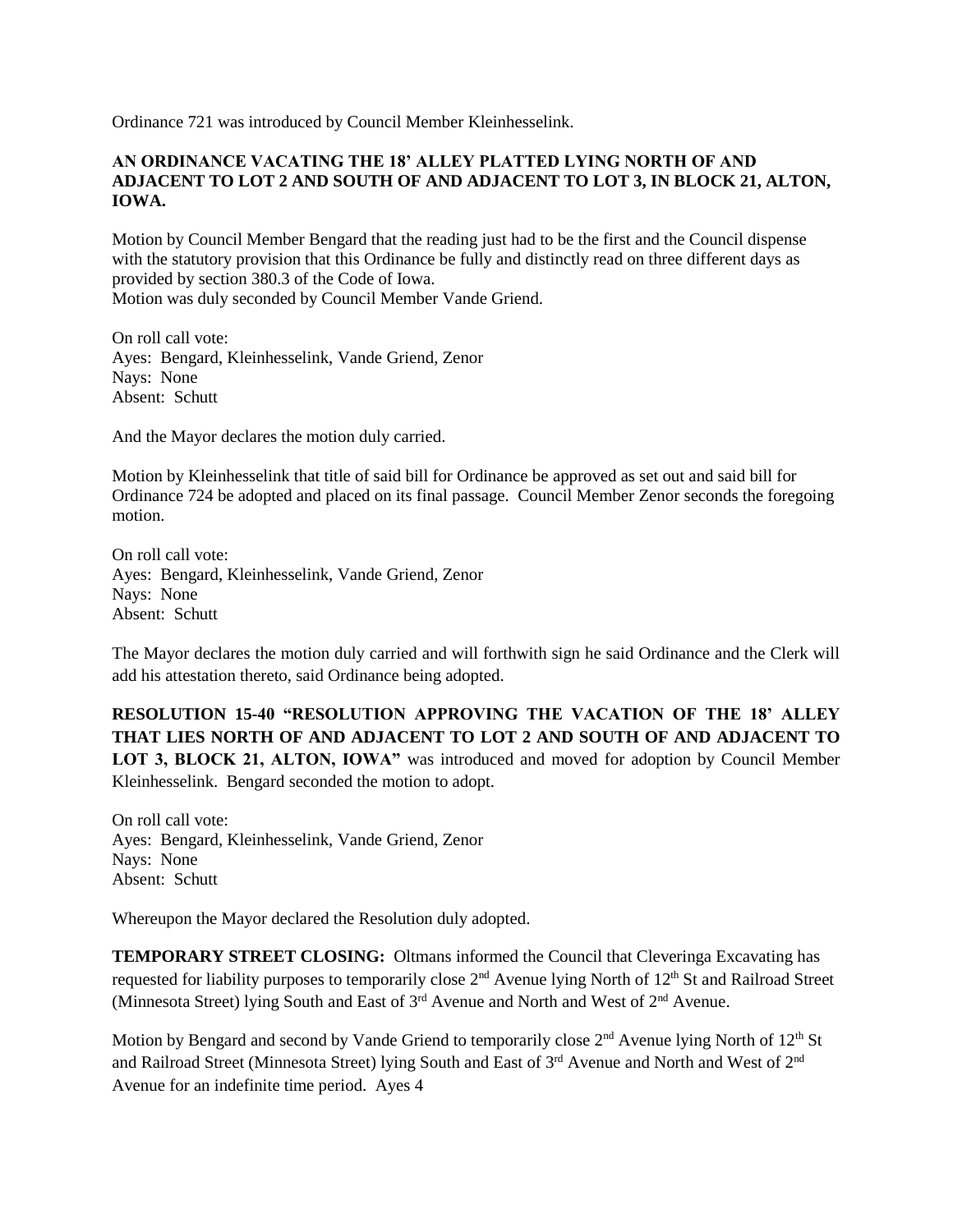**CODE OF ORDINANCES:** Oltmans informed the Council that the current charge for the Planning & Zoning board to meet is not covering the costs to publish and mail out notices.

Ordinance 722 was introduced by Council Member Zenor.

# **AN ORDINANCE AMENDING THE CODE OF ORDINANCES OF THE CITY OF ALTON, IOWA 2002 BY AMENDING PROVISIONS PERTAINING TO APPENDIX A, ARTICLE 1 – USER FEES AND SERVICE CHARGES**

Motion by Council Member Kleinhesselink that the reading just had to be the first and the Council dispense with the statutory provision that this Ordinance be fully and distinctly read on three different days as provided by section 380.3 of the Code of Iowa. Motion was duly seconded by Council Member Vande Griend.

On roll call vote: Ayes: Bengard, Kleinhesselink, Vande Griend, Zenor Nays: None Absent: Schutt

And the Mayor declares the motion duly carried.

Motion by Zenor that title of said bill for Ordinance be approved as set out and said bill for Ordinance 722 be adopted and placed on its final passage. Council Member Bengard seconds the foregoing motion.

On roll call vote: Ayes: Bengard, Kleinhesselink, Vande Griend, Zenor Nays: None Absent: Schutt

The Mayor declares the motion duly carried and will forthwith sign he said Ordinance and the Clerk will add his attestation thereto, said Ordinance being adopted.

Ordinance 723 was introduced by Council Member Bengard.

## **AN ORDINANCE AMENDING THE CODE OF ORDINANCES OF THE CITY OF ALTON, IOWA 2002 BY AMENDING PROVISIONS PERTAINING TO THE MUNICIPAL SANITARY SEWER UTILITY RATES**

Motion by Council Member Zenor that the reading just had to be the first and the Council dispense with the statutory provision that this Ordinance be fully and distinctly read on three different days as provided by section 380.3 of the Code of Iowa.

Motion was duly seconded by Council Member Bengard.

On roll call vote: Ayes: Bengard, Kleinhesselink, Vande Griend, Zenor Nays: None Absent: Schutt

And the Mayor declares the motion duly carried.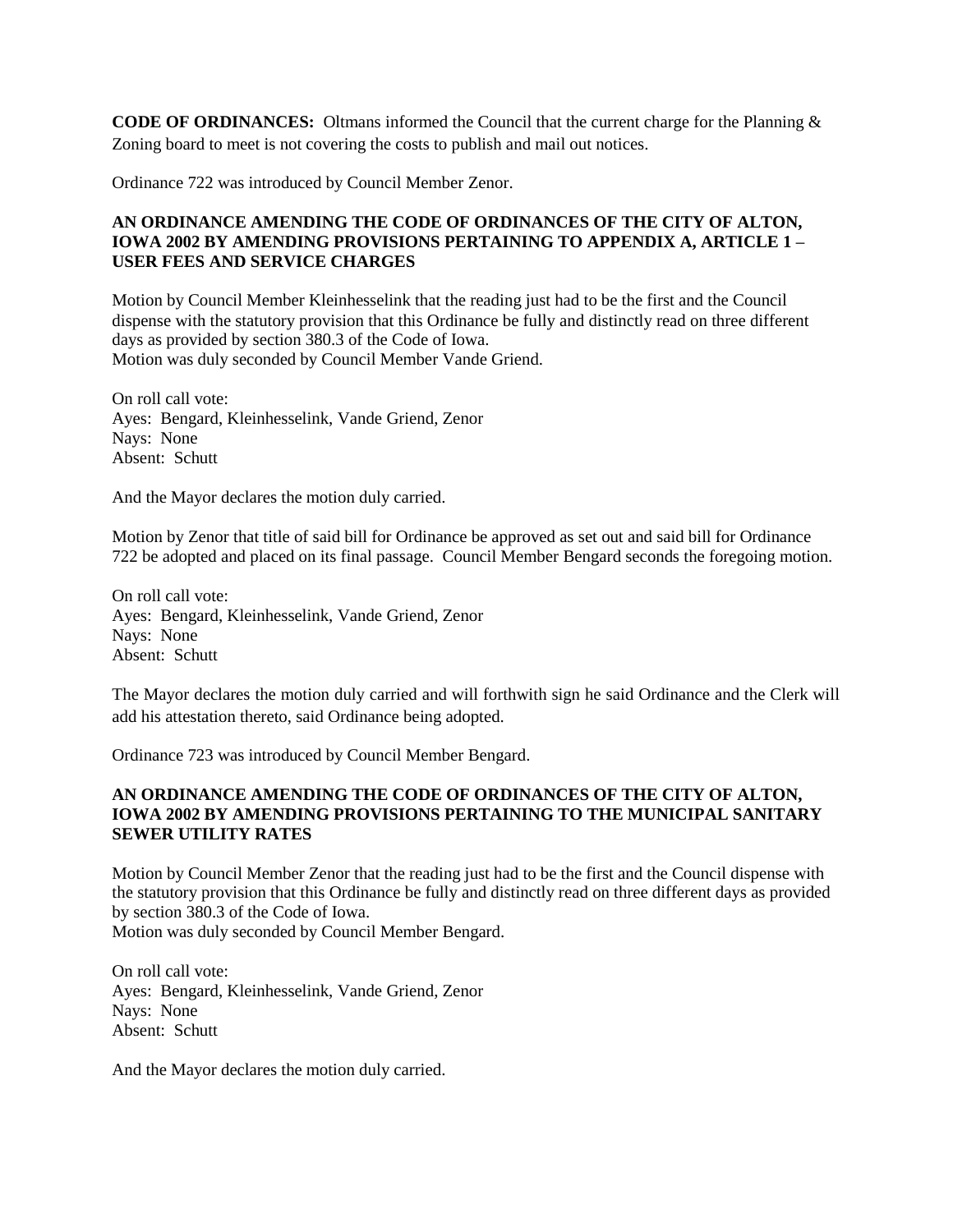Motion by Bengard that title of said bill for Ordinance be approved as set out and said bill for Ordinance 723 be adopted and placed on its final passage. Council Member Zenor seconds the foregoing motion.

On roll call vote: Ayes: Bengard, Kleinhesselink, Vande Griend, Zenor Nays: None Absent: Schutt

The Mayor declares the motion duly carried and will forthwith sign he said Ordinance and the Clerk will add his attestation thereto, said Ordinance being adopted.

Ordinance 726 was introduced by Council Member Kleinhesselink.

# **AN ORDINANCE AMENDING THE CODE OF ORDINANCES OF THE CITY OF ALTON, IOWA 1996 BY ADDING ADDITIONAL STOP AND YIELD INTERSECTIONS**

Motion by Council Member Bengard that the reading just had to be the first and the Council dispense with the statutory provision that this Ordinance be fully and distinctly read on three different days as provided by section 380.3 of the Code of Iowa.

Motion was duly seconded by Council Member Vande Griend.

On roll call vote: Ayes: Bengard, Kleinhesselink, Vande Griend, Zenor Nays: None Absent: Schutt

And the Mayor declares the motion duly carried.

Motion by Kleinhesselink that title of said bill for Ordinance be approved as set out and said bill for Ordinance 726 be adopted and placed on its final passage. Council Member Vande Griend seconds the foregoing motion.

On roll call vote: Ayes: Bengard, Kleinhesselink, Vande Griend, Zenor Nays: None Absent: Schutt

The Mayor declares the motion duly carried and will forthwith sign he said Ordinance and the Clerk will add his attestation thereto, said Ordinance being adopted.

Ordinance 727 was introduced by Council Member Zenor.

## **AN ORDINANCE AMENDING THE CODE OF ORDINANCES OF THE CITY OF ALTON, IOWA BY ADDING A PROVISION PERTAINING TO OTHER PROHIBITED PARKING REGULATIONS**

Motion by Council Member Kleinhesselink that the reading just had to be the first and the Council dispense with the statutory provision that this Ordinance be fully and distinctly read on three different days as provided by section 380.3 of the Code of Iowa.

Motion was duly seconded by Council Member Bengard.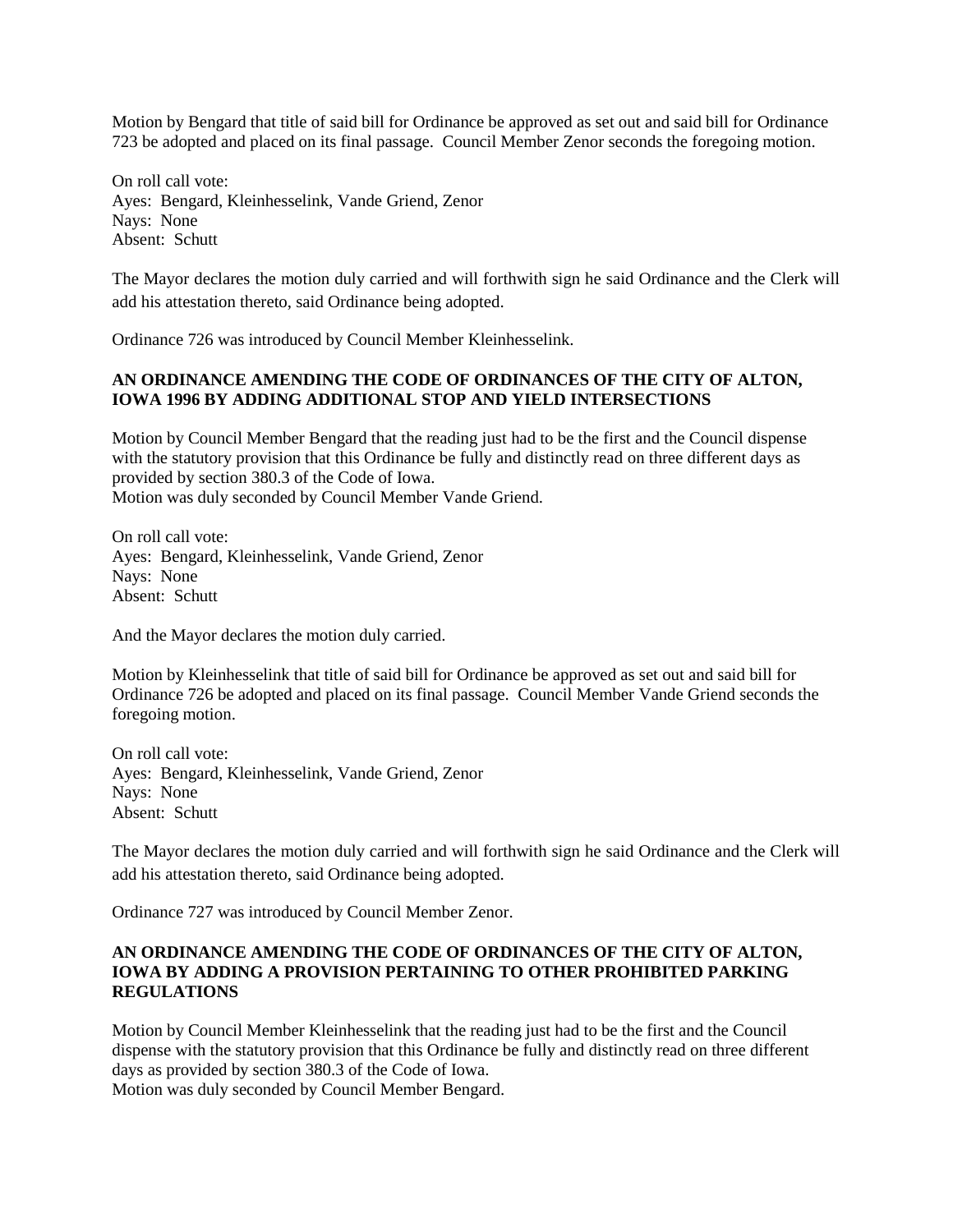On roll call vote: Ayes: Bengard, Kleinhesselink, Vande Griend, Zenor Nays: None Absent: Schutt

And the Mayor declares the motion duly carried.

Motion by Zenor that title of said bill for Ordinance be approved as set out and said bill for Ordinance 727 be adopted and placed on its final passage. Council Member Vande Griend seconds the foregoing motion.

On roll call vote: Ayes: Bengard, Kleinhesselink, Vande Griend, Zenor Nays: None Absent: Schutt

The Mayor declares the motion duly carried and will forthwith sign he said Ordinance and the Clerk will add his attestation thereto, said Ordinance being adopted.

#### **TRANSFER OF FUNDS:**

**RESOLUTION 15-48 "A RESOLUTION OF THE CITY COUNCIL OF ALTON, IOWA MAKING BUDGETED TRANSFER OF FUNDS FROM THE GENERAL FUND, RUT FUND, AND THE UTILITY FUNDS TO CAPITAL PROJECTS FUNDS"** was introduced and moved for adoption by Council Member Vande Griend. Kleinhesselink seconded the motion to adopt.

On roll call vote: Ayes: Bengard, Kleinhesselink, Vande Griend, Zenor Nays: None Absent: Schutt

Whereupon the Mayor declared the Resolution duly adopted.

## **EQUIPMENT:**

**RESOLUTION 15-49 "A RESOLUTION OF THE CITY COUNCIL OF ALTON, IOWA, TRANSFERRING \$174,043 FROM THE ELECTRIC FUND IN THE FORM OF A LOAN, TO THE CAPITAL EQUIPMENT FUND FOR THE PURCHASE OF AN ELGIN PELICAN STREET SWEEPER"** was introduced and moved for adoption by Council Member Kleinhesselink. Vande Griend seconded the motion to adopt.

On roll call vote: Ayes: Bengard, Kleinhesselink, Vande Griend, Zenor Nays: None Absent: Schutt

Whereupon the Mayor declared the Resolution duly adopted.

Oltmans informed the Council the City received an offer from the City of Granville to purchase the 1994 Ford Snow Plow.